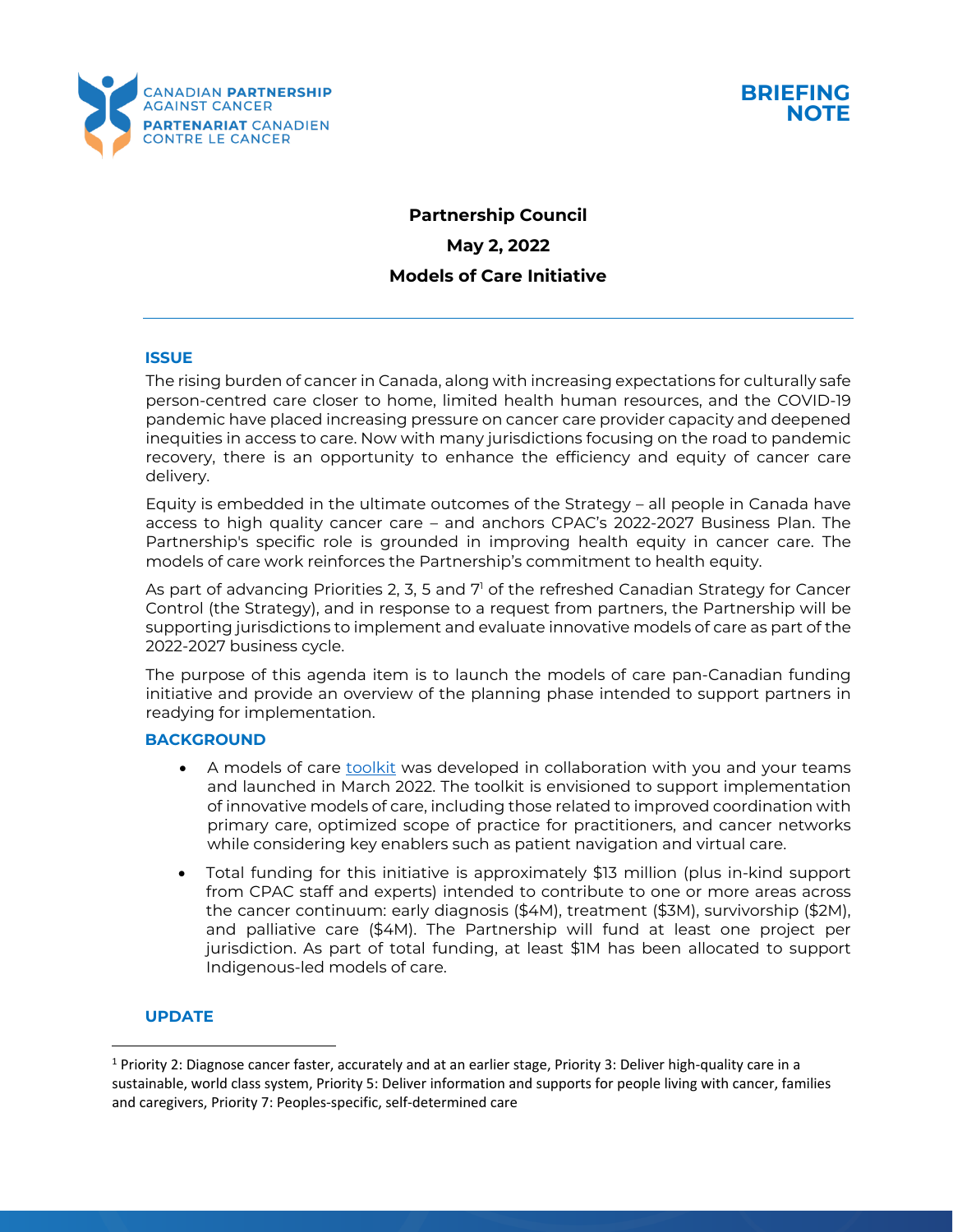

Funding for partner projects will begin in 2022/23. This initiative will be grounded in a number of important elements:

- **A focus on health equity**: Aligning with the vision of an equitable cancer system for all people in Canada outlined in the refreshed Strategy, projects must demonstrate a focus on health equity. The work should address the needs of people who are systemically excluded from the health system, which may include commitments to reconciliation with First Nations, Inuit and Métis. CPAC is in discussion with First Nations, Inuit and Metis funded partners about shared priorities, including Models of Care.
- **Collaboration with community partners**: A key requirement of funding is that projects co-develop solutions that strengthen health equity based on shared priorities, leveraging community strengths and knowledge by partnering with First Nations, Inuit and Métis on self-determined priorities and/or working with others experiencing inequitable access to health care.
- **Planning**: The planning process is designed to include a number of strategic and collaborative touch points to help orient partners to this new funding approach and provide opportunities to engage in proposal development and co-development with community groups/organizations. Regional leads can serve as a key resource in this planning process by helping to connect jurisdictions to planning supports.
	- o A **models of care planning survey** (see attachment) will be sent to members of Partnership Council, your provincial/territorial co-leads and key implementers in the jurisdiction in mid-May. The survey is designed to collect information on jurisdictional priorities, readiness and what, if any, supports might be helpful for proposal development, or co-development with community groups and organizations.
	- o A **webinar** [\[registration link\]](https://www.partnershipagainstcancer.ca/news-events/event/models-of-care-to-support-cancer-system-resiliency/) is being held on May 17 to provide an overview of the Models of Care Toolkit and how it can be used to support implementation.
	- o Virtual **Open Houses** will be held on June 1 and 9 to answer questions related to the models of care planning survey and funding initiative.
	- o The Partnership will consult with cancer programs, agencies and territorial governments in accordance with your readiness to initiate the work. These consultations will help the Partnership further understand supports needed to plan and implement projects.
	- o Some jurisdictions may be at different stages of readiness for implementation. To help jurisdictions identify and engage community partners and other partners in issue identification and project proposal development, the Partnership has allocated up to \$25,000 per jurisdiction to support **project planning** (allocation will be determined as part of the survey assessment process and provided, as necessary, in Q2/3).

#### **DISCUSSION QUESTIONS**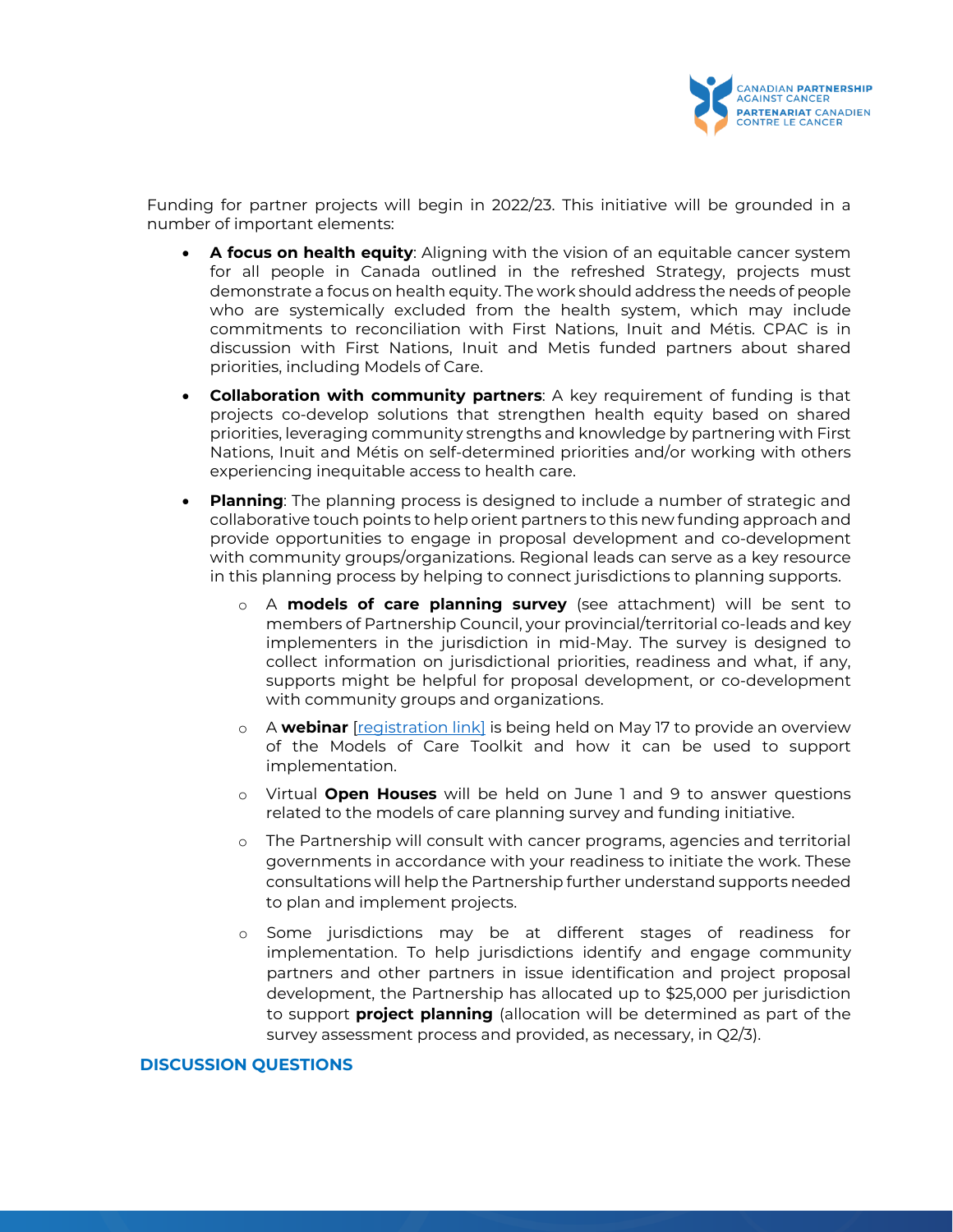

- 1. Do you have any questions about the planning process and how you will be engaged?
- 2. Do you see any risks with the proposed timeline?

**ATTACHMENT:** Planning Survey detail